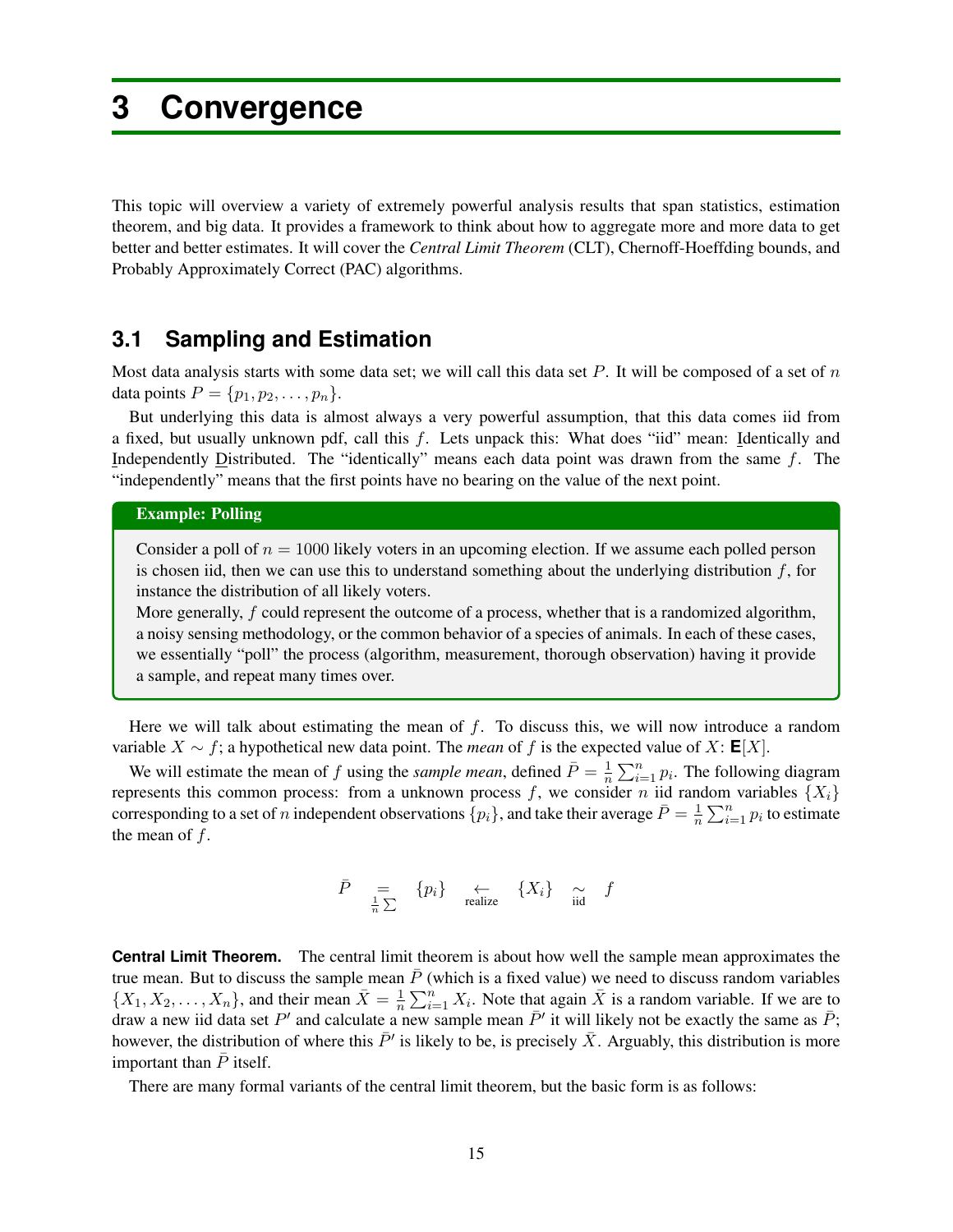**Central Limit Theorem:** Consider *n* iid random variables  $X_1, X_2, \ldots, X_n$ , where each  $X_i \sim f$ for any fixed distribution *f* with mean  $\mu$  and bounded variance  $\sigma^2$ . Then  $\bar{X} = \frac{1}{n} \sum_{i=1}^n X_i$  converges to the normal distribution with mean  $\mu = \mathbf{E}[X_i]$  and variance  $\sigma^2/n$ .

Lets highlight some important consequences:

- For any *f* (that is not too crazy, since  $\sigma^2$  is not infinite), then  $\bar{X}$  looks like a normal distribution.
- The mean of the normal distribution, which is the expected value of  $\bar{X}$  satisfies  $\mathbf{E}[\bar{X}] = \mu$ , the mean of *f*. This implies that we can use *X* (and then also *P*) as a guess for  $\mu$ .
- As *n* gets larger (we have more data points) then the variance of *X* (our estimator) decreases. So keeping in mind that although  $X$  has the right expected value it also has some error, this error is decreasing as *n* increases.

```
# adapted from: https://github.com/mattnedrich/CentralLimitTheoremDemo
import random
import matplotlib as mpl
mpl.use('PDF')
import matplotlib.pyplot as plt
def plot_distribution(distribution, file, title, bin_min, bin_max, num_bins):
    bin_size = (bin_max - bin_min) / num_bins
    manual_bins = range(bin_min, bin_max + bin_size, bin_size)
    [n, \text{bins}, \text{ patches}] = \text{plt} \cdot \text{hist}(\text{distribution}, \text{bins} = \text{manual} \cdot \text{bins})plt.title(title)
   plt.xlim(bin_min, bin_max)
   plt.ylim(0, max(n) + 2)
   plt.ylabel("Frequency")
    plt.xlabel("Observation")
    plt.savefig(file, bbox_inches='tight')
    plt.clf()
    plt.cla()
minbin = 0maxbin = 100numbins = 50
nTrials = 1000
def create_uniform_sample_distribution():
    return range(maxbin)
sampleDistribution = create_uniform_sample_distribution()
# Plot the original population distribution
plot_distribution(sampleDistribution, 'output/SampleDistribution.pdf',
  "Population Distribution", minbin, maxbin, numbins)
# Plot a sampling distribution for values of N = 2, 3, 10, and 30
n_vals = [2, 3, 10, 30]
for N in n_vals:
 means = []for j in range(nTrials):
    sampleSum = 0;
    for i in range(N):
      sampleSum += random.choice(sampleDistribution)
```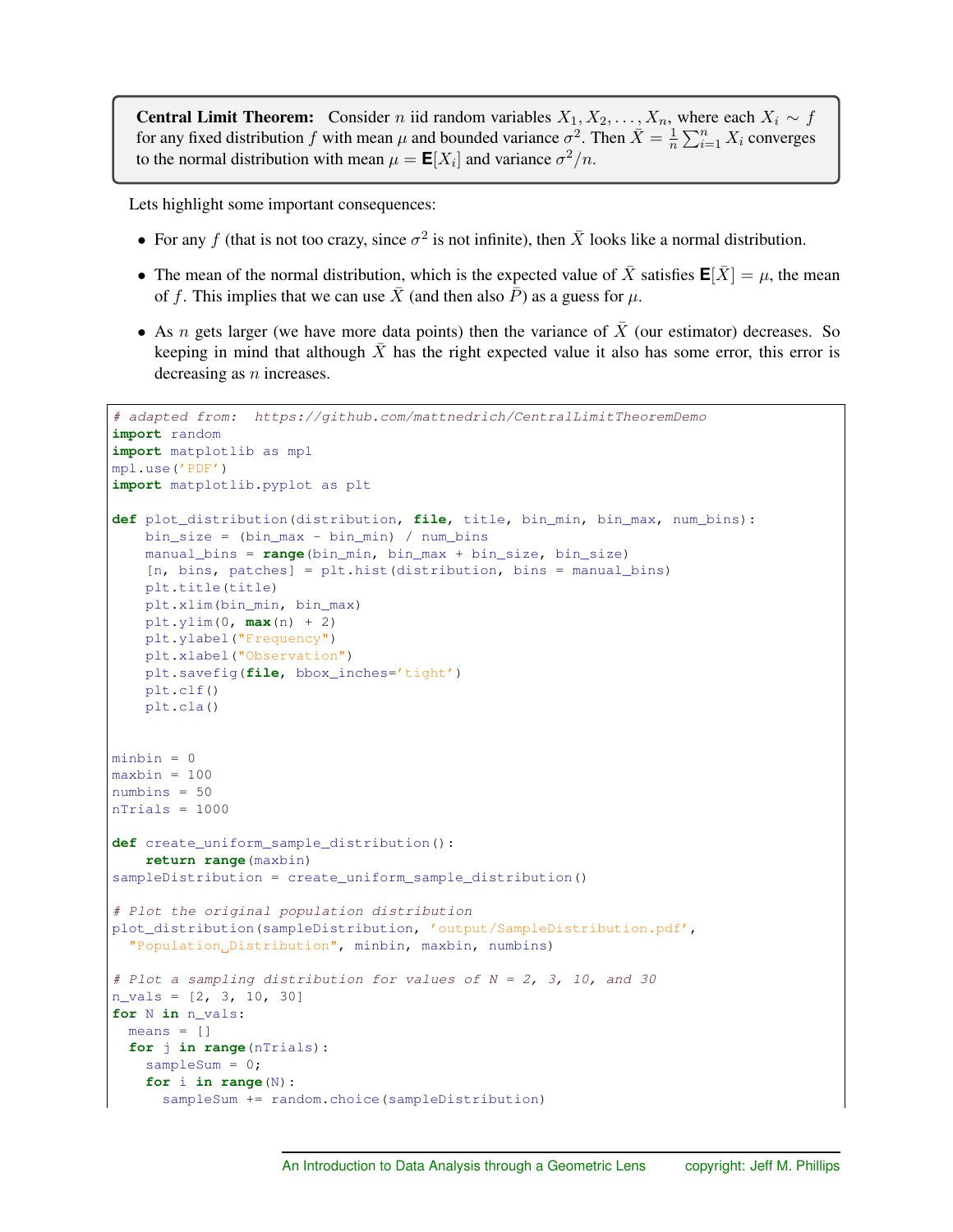```
means.append(float(sampleSum)/ float(N))
title = "Sample Mean Distribution with N = %S^* \ N
file = "output/CLT-demo-8s.pdf" % N
plot_distribution(means, file, title, minbin, maxbin, numbins)
```
### Example: Central Limit Theorem

Consider f as a uniform distribution over [0, 100]. If we create *n* samples  $\{p_1, \ldots, p_n\}$  and their mean  $\bar{P}$ , then repeat this 1000 times, we can plot the output in histograms:



**Remaining Mysteries.** There should still be at least a few aspects of this not clear yet: (1) What does "convergence" mean? (2) How do we formalize or talk about this notion of error? (3) What does this say about our data  $\bar{P}$ ?

First, *convergence* refers to what happens as some parameter increases, in this case *n*. As the number of data points increase, as *n* "goes to infinity" then the above statement  $(X)$  looks like a normal distribution) becomes more and more true. For small *n*, the distribution may not quite look like a normal, it may be more bumpy, maybe even multi-modal. The statistical definitions of converge are varied, and we will not go into them here, we will instead replace it with more useful phrasing in explaining aspects (2) and (3).

Second, the error now has two components. We cannot simply say that  $\bar{P}$  is at most some distance  $\varepsilon$  from  $\mu$ . Something crazy might have happened (the sample is random after all). And it is not useful to try to write the probability that  $\bar{P} = \mu$ ; for equality in continuous distributions, this probability is indeed 0. But we can combine these notions. We can say the distance between  $\bar{P}$  and  $\mu$  is more than  $\epsilon$ , with probability at most  $\delta$ . This is called "probably approximately correct" or PAC.

Third, we want to generate some sort of PAC bound (which is far more useful than "*X*¯ looks kind of like a normal distribution"). Whereas a frequentist may be happy with a confidence interval and a Bayesian a normal posterior, these two options are not directly available since again,  $\bar{X}$  is not exactly a normal. So we will discuss some very common *concentration of measure* tools. These don't exactly capture the shape of the normal distribution, but provide upper bounds for its tails, and will allow us to state PAC bounds.

## **3.2 Probably Approximately Correct (PAC)**

We will introduce shortly the three most common concentration of measure bounds, which provide increasingly strong bounds on the tails of distributions, but require more and more information about the underlying distribution *f*. Each provides a PAC bound of the following form:

$$
\Pr[|\bar{X} - \mathsf{E}[\bar{X}]| \ge \varepsilon] \le \delta.
$$

That is, the probability that  $\bar{X}$  (which is some random variable, often a sum of iid random variables) is further than  $\varepsilon$  to its expected value (which is  $\mu$ , the expected value of f where  $X_i \sim f$ ), is at most  $\delta$ . Note we do not try to say this probability is *exactly*  $\delta$ , this is often too hard. In practice there are a variety of tools, and a user may try each one, and see which ones gives the best bound.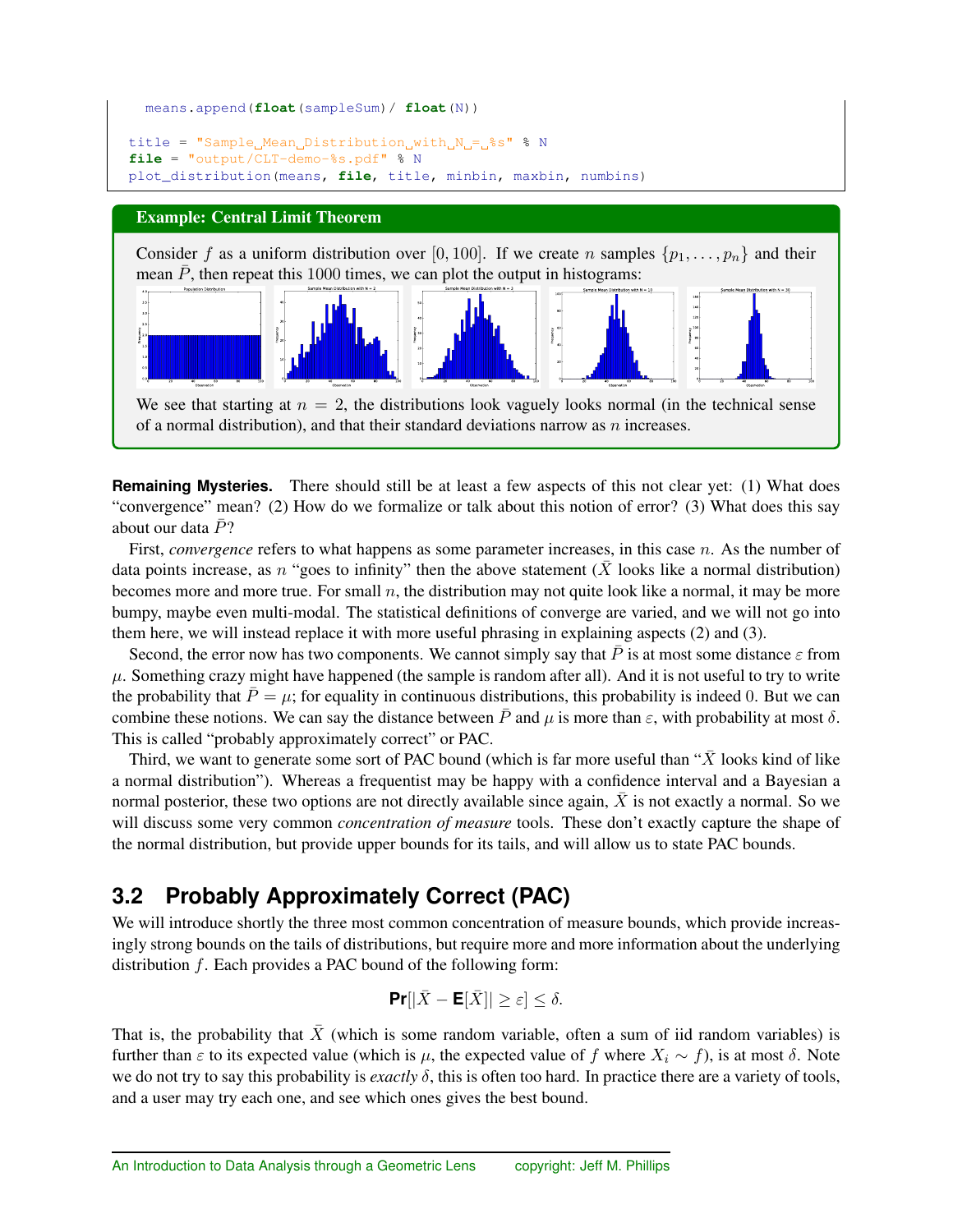It is useful to think of  $\varepsilon$  as the *error tolerance* and  $\delta$  as the *probability of failure* i.e., that we exceed the error tolerance. However, often these bounds will allow us to write the required sample size *n* in terms of  $\varepsilon$  and  $\delta$ . This allows us to trade these two terms off for any fixed known *n*; we can allow a smaller error tolerance if we are willing to allow more probability of failure, and vice-versa.

### **3.3 Concentration of Measure**

We will formally describe these bounds, and give some intuition of why they are true (but not proofs). But what will be the most important is what they imply. If you just know the distance of the expectation from the minimal value, you can get a very weak bound. If you know the variance of the data, you can get a stronger bound. If you know that the distribution *f* has a small and bounded range, then you can make the probability of failure (the  $\delta$  in PAC bounds) very very small.

**Markov Inequality.** Let X be a random variable such that  $X \geq 0$ , that is it cannot take on negative values. Then for any parameter  $\alpha > 0$ 

$$
\Pr[X > \alpha] \le \frac{\mathsf{E}[X]}{\alpha}.
$$

Note this is a PAC bound with  $\varepsilon = \alpha - \mathbf{E}[X]$  and  $\delta = \mathbf{E}[X]/\alpha$ , or we can rephrase this bound as follows:  $Pr[X - E[X] > \varepsilon] \le \delta = E[X]/(\varepsilon + E[X]).$ 

This bound can be seen true by considering balancing the pdf of  $X$  at  $E[X]$  (think of a waiter holding a tray of food with weight of the food at various locations described by the probability distribution; the waiter's hand should be under the point  $E[X]$ ). Then, more than  $\alpha$  fraction of its mass cannot be greater than  $\mathbf{E}[X]/\alpha$  since the rest is at least 0, and it cannot balance.

If we instead know that  $X \geq b$  for some constant *b* (instead of  $X \geq 0$ ), then we state more generally  $Pr[X > \alpha] \leq (E[X] - b)/(\alpha - b).$ 

### Example: Markov Inequality

Consider the pdf *f* drawn in blue in the following figures, with  $E[X]$  for  $X \sim f$  marked as a red dot. The probability that *X* is greater than 5 (e.g.  $Pr[X \ge 5]$ ) is the shaded area.



Notice that in both cases that  $Pr[X \ge 5]$  is about 0.1. This is the quantity we want to bound by above by  $\delta$ . But since  $\mathbf{E}[X]$  is much larger in the first case (about 2.25), then the bound  $\delta = \mathbf{E}[X]/\alpha$ is much larger, about 0.45. In the second case,  $E[X]$  is much smaller (about 0.6) so we get a much better bound of  $\delta = 0.12$ .

**Chebyshev Inequality.** Now let *X* be a random variable where we know  $Var[X]$ , and  $E[X]$ . Then for any parameter  $\varepsilon > 0$ 

$$
\Pr[|X - \mathsf{E}[X]| \ge \varepsilon] \le \frac{\textsf{Var}[X]}{\varepsilon^2}.
$$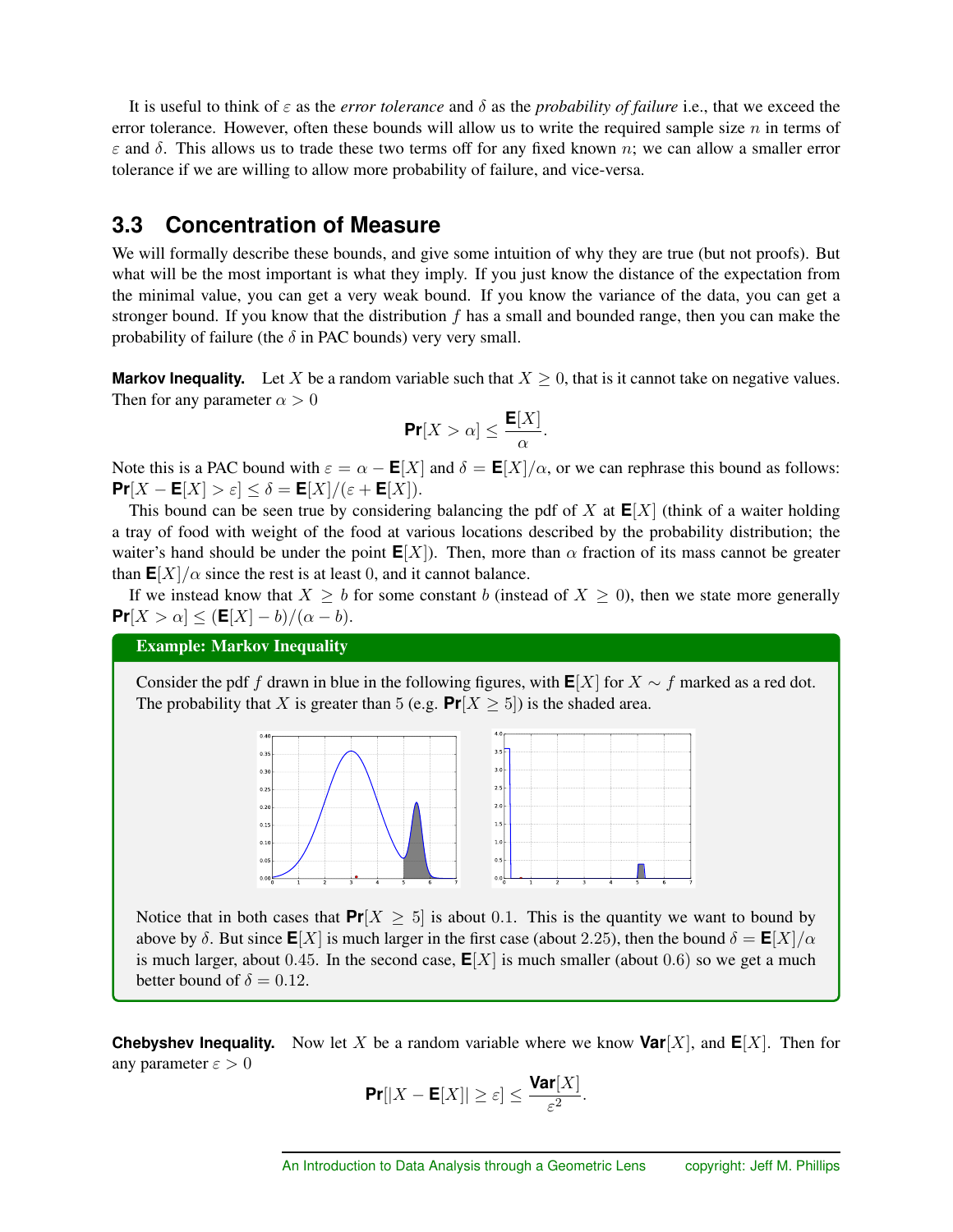Again, this clearly is a PAC bound with  $\delta = \text{Var}[X]/\varepsilon^2$ . This bound is typically stronger than the Markov one since  $\delta$  decreases quadratically in  $\varepsilon$  instead of linearly.

#### Example: Chebyshev for IID Samples

Recall that for an average of random variables  $\bar{X} = (X_1 + X_2 + \ldots + X_n)/n$ , where the  $X_i$ s are iid, and have variance  $\sigma^2$ , then **Var**[ $\bar{X}$ ] =  $\sigma^2/n$ . Hence

$$
\Pr[|\bar{X} - \mathsf{E}[X_i]| \geq \varepsilon] \leq \frac{\sigma^2}{n\varepsilon^2}.
$$

Consider now that we have input parameters  $\varepsilon$  and  $\delta$ , our desired error tolerance and probability of failure. If can draw  $X_i \sim f$  (iid) for an unknown f (with known expected value and variance  $\sigma$ ), then we can solve for how large *n* needs to be:  $n = \frac{\sigma^2}{(\varepsilon^2 \delta)}$ .

**Chernoff-Hoeffding Inequality.** Following the above example, we can consider a set of *n* iid random variables  $X_1, X_2, \ldots, X_n$  where  $\bar{X} = \frac{1}{n} \sum_{i=1}^n X_i$ . Now assume we know that each  $X_i$  lies in a bounded domain [b, t], and let  $\Delta = t - b$ . Then for any parameter  $\varepsilon > 0$ 

$$
\Pr[|\bar{X} - \mathsf{E}[\bar{X}]| > \varepsilon] \le 2 \exp\left(\frac{-2\varepsilon^2 n}{\Delta^2}\right).
$$

Again this is a PAC bound, now with  $\delta = 2 \exp(-2\varepsilon^2 n/\Delta^2)$ . For a desired error tolerance  $\varepsilon$  and failure probability  $\delta$ , we can set  $n = (\Delta^2/(2\varepsilon^2)) \ln(2/\delta)$ . Note that this has a similar relationship with  $\varepsilon$  as the Chebyshev bound, but the dependence of  $n$  on  $\delta$  is exponentially less for this bound.

Relating this all back to the Gaussian distribution in the CLT, the Chebyshev bound only uses the variance information about the Gaussian, but the Chernoff-Hoeffding bound uses all of the "moments": that it decays exponentially.

These are the most basic and common PAC concentration of measure bounds, but are by no means exhaustive.